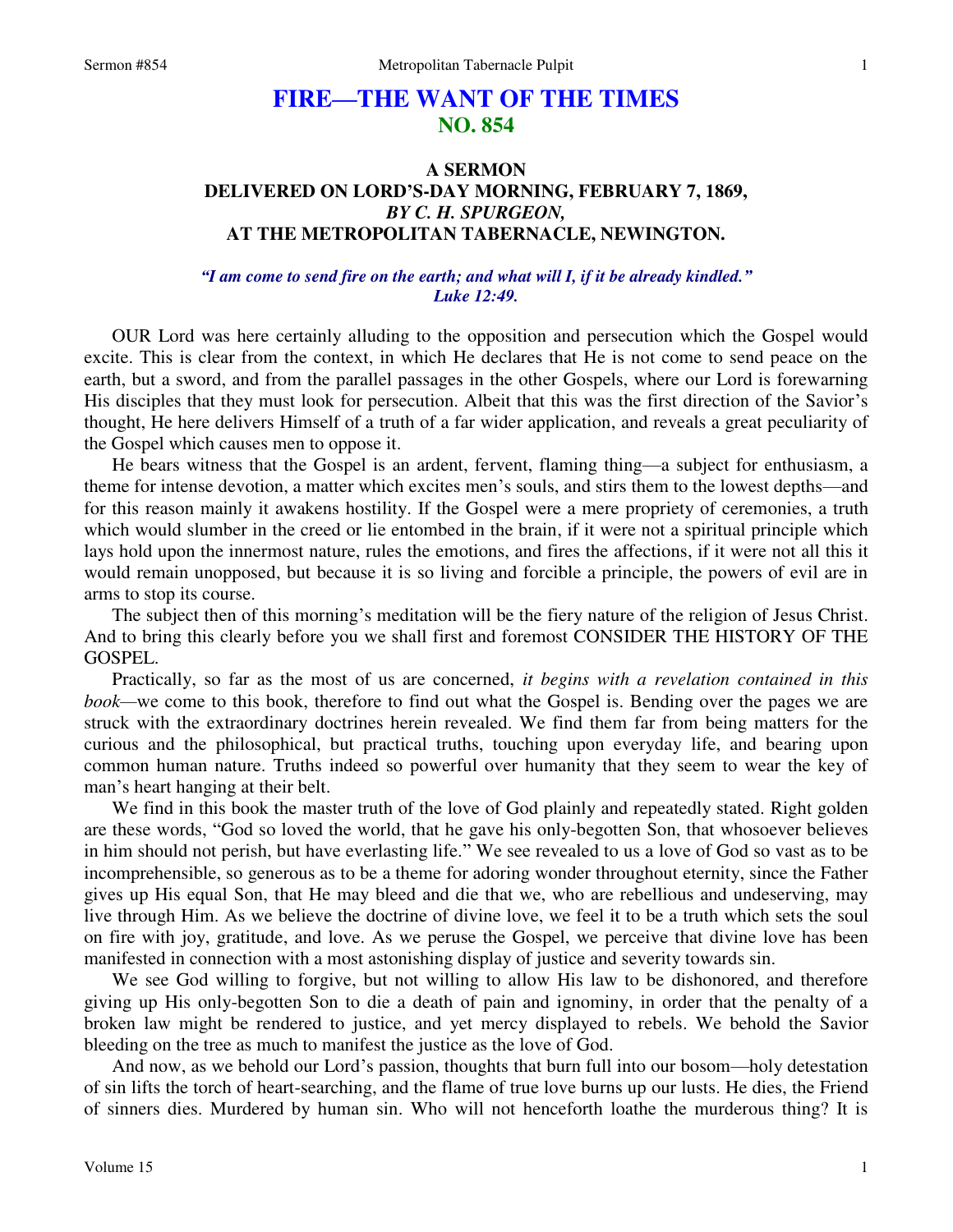impossible to read aright in the illuminated volume of the cross, printed in crimson characters, without feeling our hearts burn within us with an unquenchable ardor.

 As we study more fully the Gospel of our Lord Jesus, we perceive that in consequence of the death of the Crucified, and by reason of the love of God, eternal salvation by grace is freely proclaimed to everyone that believes in Christ. This creates at first a fire of opposition to the doctrine of free grace, given not for works of righteousness which we have done, but according to the decree of God, for naturally we choose to be saved by our own goodness, and we prefer, like Luther on Pilate's staircase, to please ourselves with acts of humiliating penance rather than submit to that voice which says, "By the works of the law there shall no flesh living be justified." Ere long, through God's Spirit, another fire burns in our soul of intense gratitude that God should condescend to make a covenant with man, and ordain faith in Jesus as the great way of obtaining reconciliation.

 Brethren, these three truths—the love of God, of the atoning death of Christ, and of justification by faith, are doctrines which cannot sleep. They must be active. Like the sword of God, they cannot be quiet. They are a seed which must grow, a leaven which must spread, a fire which must burn on forever.

 Take any other truth of the Gospel, and you will find it to be of the same energetic character—as for instance, that of the universal priesthood of all believers. Priestcraft, throughout all its domains, is stirred to bitterest hate by this truth. How cardinals and bishops gnash their teeth! How priests and friars revile this teaching, "You are a royal priesthood"! This does away with the pride of a clerical caste—the commerce in pardons and confessions.

 Every man who believes in Jesus Christ is at once a priest, and as much a priest as any other of the saints, so that no man has any right to arrogate unto himself in particular the title of priest, or to suppose or imagine that there is any sacerdotal rank in the church but such as is common to all believers in Christ Jesus. This truth coming into a man's soul makes him blaze and burn with zeal. Am I consecrated to God, ordained to stand as a priest between the living and the dead, and to offer acceptable sacrifice through Jesus Christ? Then I will purge myself from uncleanness, and diligently serve my God.

"Am I and all my brethren priests?" says the believer. "Then down with priestcraft. We will be no longer duped by pretenders who claim to be channels of grace, and anointed dispensers of the divine favor." If the Gospel of Jesus Christ had been a mystic philosophy which only a few could comprehend, it would not have been a matter of fire. If it had been a mere pompous bunch of ceremonies which the people could only look upon and admire, it would have had no ardent influence. If it had been a mere orthodoxy to be learnt by heart, and to be accepted every jot and tittle without consideration, or if it had been a mere law of civilities and legalities, a mere ordinance of propriety, and rule, and regulation, it would never have been what Christ says it is.

 But inasmuch as it is a principle which affects the heart, which takes possession of our entire manhood, changes, renews, uplifts, and inspires us, making us akin with God, and filling us with the divine fullness, it becomes in this world a thing of flame and fire, burning its way to victory. "I am come to send fire on the earth."

 I have commenced the history of the Gospel with the book, but remember, the Gospel does not long remain a mere writing. It is no sooner thoroughly read and grasped than the reader becomes, according to his ability, a preacher*.* We will suppose when *a preacher* whom God has truly called to the work proclaims this Gospel, you will see for a second time that it is a thing of fire. Observe the man!

 If God has sent him, he is little regardful of the graces of oratory. He counts it sheer folly that the servants of God should be the apes of Demosthenes and Cicero. He learns in another school how to deliver his Master's message. He comes forward in all sincerity, not in the wisdom of words, but with great plainness of speech, and tells to the sons of men the great message from the skies. The one thing of all others he abhors is to deliver that message with bated breath, with measured cadence, and sentences that chill and freeze as they fall from ice-bound lips. He speaks as one who knows that God has sent him, like a man who believes what he says, and moreover, feels that his message is a burden on his own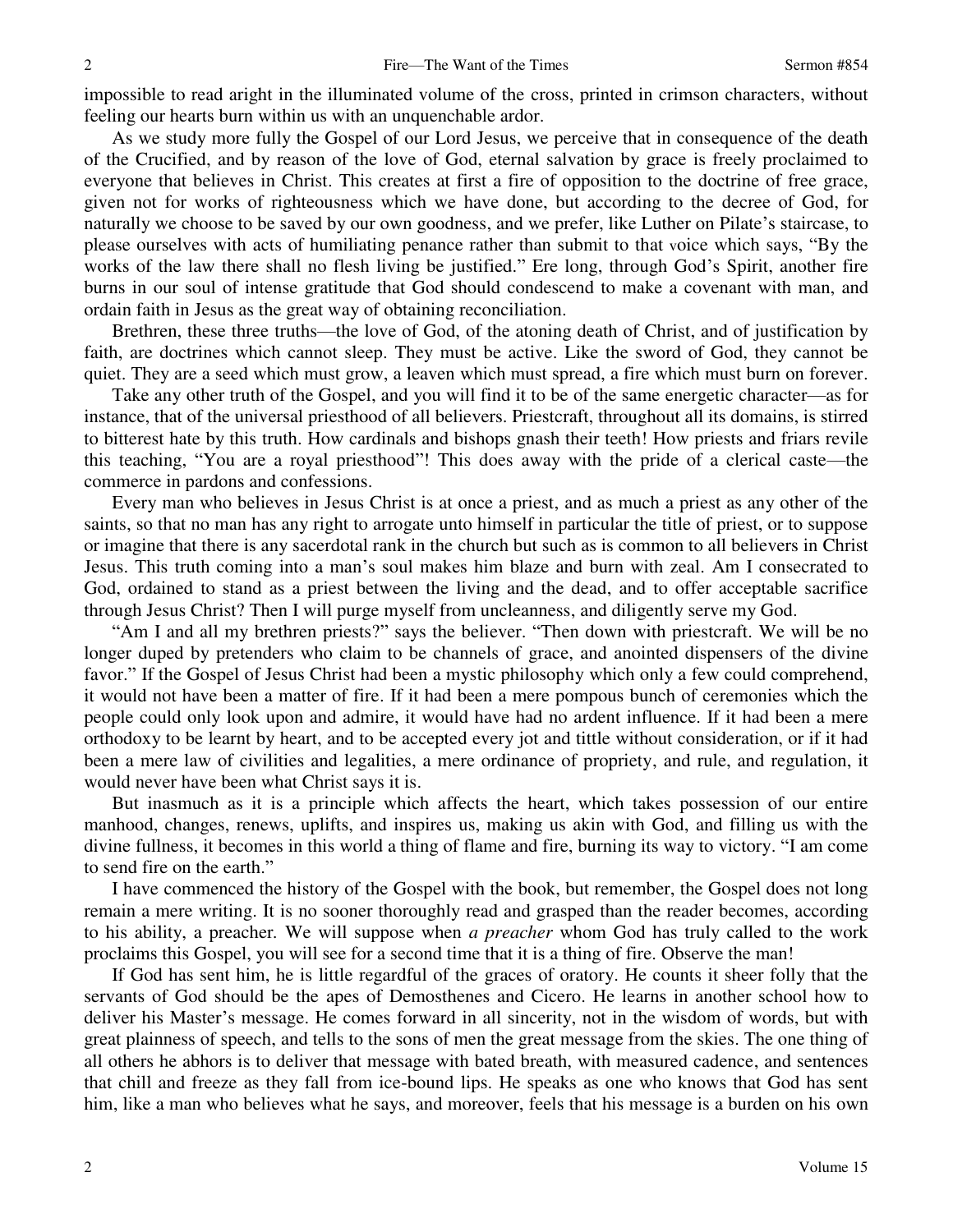3

soul—a burden which he must be delivered from, a fire within his bones which rages till he gives it vent, for woe is unto him if he preach not the Gospel.

 I would not utter too sweeping a sentence, but I will venture to say that no man who preaches the Gospel without zeal is sent of God to preach at all. When I turn to sermons such as Blair's, so faultless, and yet so lifeless, I wonder whether by any possibility a soul could have been converted under them. The absence of enthusiasm in a sermon is fatal. It is the lack of its essential element, the one thing needful to raise the discourse above the level of a mere essay.

 In Whitefield's sermons, of which we have but the rough notes, one perceives coals of juniper and hot thunderbolts which mark him out to be a true Boanerges. Mark, my brethren, that the fire in the preacher sent of God is not that of mere excitement, nor that alone of an intelligent judgment acting upon the passions, but there is also a mysterious influence resting on God's servants which is irresistible. The Holy Ghost sent down from heaven anoints all true evangelists, and is the true power and fire. The more we believe in the presence and power of the Holy Ghost, the more likely shall we be to see the Gospel triumphant in our ministry.

 Brethren, there is nothing in the Gospel, apart from the Spirit of God, which can win upon man, for man hates the Gospel with all his heart. Though the reasonableness of the Gospel of Jesus ought to make the belief of it universal, yet its plain dealing with human sin excites deadly antagonism, and therefore the Gospel itself would make no progress were it not for the divine power*.* There is an invisible arm which pushes forward the conquests of the truth. There is a fire unfed of human fuel, which burns a way for the truth of Jesus Christ into the hearts of men.

 In tracing this history of the Gospel, I would have you observe *the effect of the preaching* of such a one as I have described. While he is delivering the truth of a crucified Savior, and bidding men repent of sin and believe in Christ, while he is pleading and exhorting with the Holy Ghost sent down from heaven, do you see the fire flakes descend in showers from on high! One of them has dropped just yonder and fallen into a heart that had been cold and hard before—observe how it melts all that was hard and iron-like, and the tears begin to flow from channels long dried up. Can you hear the sobbing of that anxious one as she confesses her sins, and asks for God's mercy?

 Do you notice the inward anguish of yonder youth who is convicted of sin, of righteousness, and of judgment to come, and who is ready to cry out, "What must I do to be saved?" Do you notice the opposite effect in another quarter? Yonder sinner has heard of Jesus, and now believes in Him. Mark well the joy he feels. He is not like a man who has learned fresh mathematical truth of a cold, unemotional nature, but he is ready to clap his hands. He has as much as he can do to restrain himself, he feels so overjoyed.

 Do you observe that man who has now heard that Gospel for some few months? Do you notice that the fire still continues to burn within him? He gives to the cause of God what seems to others to be a lavish waste. He does for Christ what some would think to be a work of fanaticism. He is bold, he is in earnest, he is mighty in prayer—he is in fact, consecrated, given up, devoted—the zeal of God's house has eaten him up as it did the psalmist, so that his meat and his drink is to do the will of Him that sent him. Herein you see the true character of the Gospel, like fire it thaws the iceberg heart. It makes the iron flow forth to be molded into a divine shape. It sets the sacrifice on a blaze, and man's whole nature goes up in sacred smoke of gratitude and praise to the Most High.

 And now, as surely as God glorifies His truth, and gives seals to the Christian ministry, *opposition is aroused.* If the preacher is supposed to live in the middle ages, his history will be told in a few words. He preaches at first to a crowd. Converts are made. The priests hear of it. He is abhorred. He resorts to lone places amongst the hills. He preaches in cottages and private assemblies—converts are still brought in. The hunt grows hotter. The hell hounds are out, eager for blood. The man is secreted. He takes his pen to write if he cannot use his tongue to speak. At last he is seized. He is dragged before the tribunals. He burns and blazes with sacred eloquence before his judges, but he is condemned to die. And now he stands upon a fiery pulpit, the firewood blazing all around him. And if he utters not a single word, yet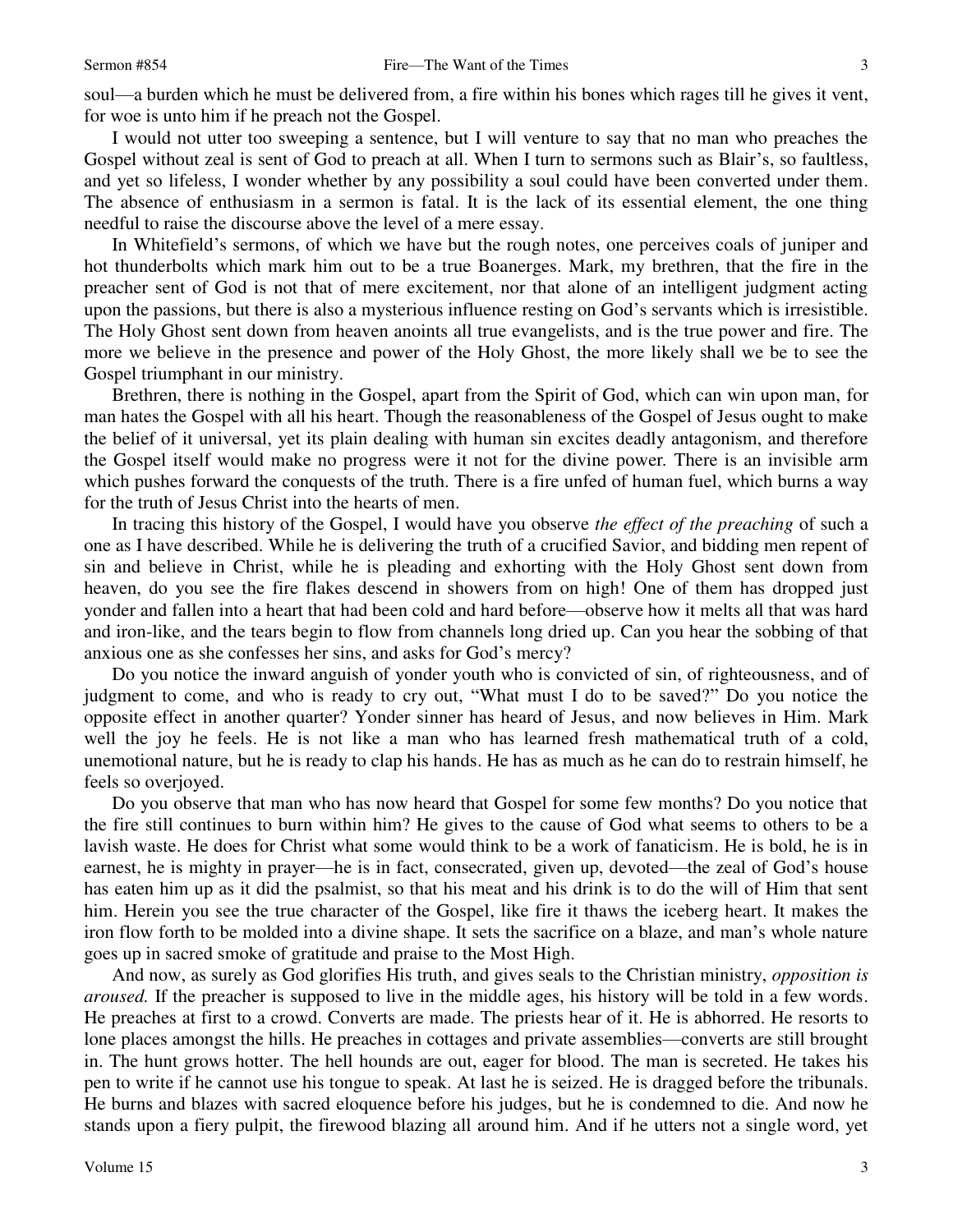his death is eloquent. The fire of his earnestness is met by the fire of their malice—we know which of the two fires will win the day.

 In these times we are screened by a gracious providence from the Satanic cruelty of persecution. Nowadays it takes another shape—the preacher is no sooner successful than it is reported that he is actuated either by covetous or ambitious designs. It is also currently reported that he said this or that ridiculous or blasphemous thing. There are some who heard him say what he never dreamed of, and others stand prepared to be godfathers to the lie, and add another of their own invention. And so abroad the slander flies, and opposition finds barbed shafts to fling at the too valiant champion.

 Parties are made and sides taken for and against, and thus again is fulfilled the Master's saying, "I came not to send peace, but a sword. For I am come to set a man at variance against his father, and the daughter against her mother, and the daughter-in-law against her mother-in-law." You may depend upon it, there is no good doing if Satan does not howl. When there is no opposition from the infernal powers, it is because there is nothing to oppose.

"Let be," says Satan, "let be. A comfortable congregation, a sober minister, all asleep—let be! Drive on!" he says to his charioteer, "I need not alight here. Another small congregation—more pews than people—somnolent divine. Drive on!" says he, "No trouble here for my empire. Drive on to yonder meeting house, where there is an earnest preacher, and a people much given to prayer. Stop," says he, "I must use my best endeavors to stay this invasion of my kingdom." Straightway Satan comes to do his best or his worst to hinder the kingdom of Christ. In hell's opposition we discern a sign of hopefulness, for where that fire of malice burns against the Gospel, there God's fire of divine grace is burning also.

 When the fire of conversion has kindled the fire of persecution, it proves its own infinite energy by subjecting even persecution to itself. That famous master in Israel, and servant of God, Farel, the Swiss divine, was converted to God by the sight of a martyr burnt in one of the streets of Paris. The wonderful demeanor of the saint as he stood in the midst of the fire to die, made an impression on his youthful spirit which was never afterwards shaken off.

 It has often been through opposition that the church has made her greatest advances. Hence partly the reason for our Lord's saying, "What will I, if it be already kindled?" as if our Lord had meant, "What does My kingdom care if opposition do come?" Let it come. It is so fruitful a thing to the church of God, that the sooner it shall come, the better. We might almost say today, if there could be a return to the persecutions of the past, if it were not for the sin which would be caused thereby, what will we if the flames be already kindled?

 The Christian man who is slandered and opposed can afford to smile with a sacred contempt at all that can be done against the Gospel of Christ. It was during the persecution which raged against the saints at Jerusalem that the church obtained one of the greatest pillars that have ever strengthened and adorned her fabric—I mean the apostle Paul. Breathing out threatenings against the people of God, he is on the road to Damascus, but the blaze of heavenly fire blinds him, strikes him to the ground, and afterwards he becomes a chosen vessel to carry, like an uplifted cresset, that very fire throughout the nations of the earth.

 I look, brethren, for recruits to the truth from the ranks of our enemies. Never despair, the brightest preacher of Christ may yet be fashioned out of the wretched raw material of Roman Catholic and Anglican priests. In politics, one of the leaders of reform has come to us from the hostile party, and we may expect in religious matters to see the same, or even more wonderful enlightenments. A monk reformed Germany. A parish priest was the morning star of England's day of light. The Lord can send out His warrant to arrest a ringleader in the bands of the devil and to say to him, "You shall be no more against Me. You are Mine. Enlist beneath My banner and from this day be a champion for the truth which you have despised." Never let us fear. The fire of God which Christ has cast among us shall go on to burn, let man do what he will to quench it.

 Thus I have given you a very brief abstract of the history of the Gospel from the book and the man, to the convert and the persecution, until opposition, valiantly met, yields up its spoils.

4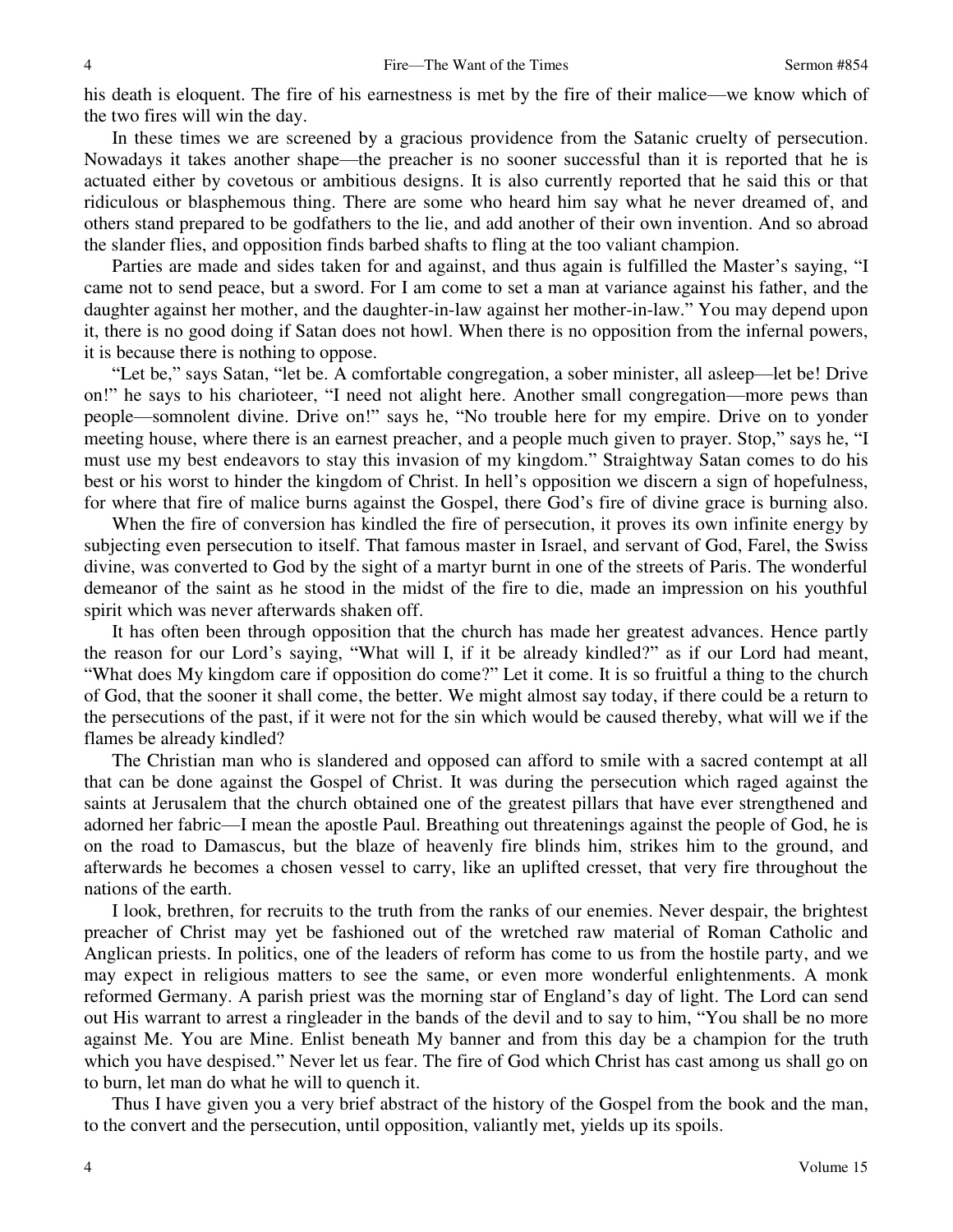**II.** Secondly, LET US STUDY MORE CAREFULLY THE QUALITIES OF THE GOSPEL AS FIRE.

 First, fire and the Gospel are notable for *ethereal purity*. The most refined form of idolatry that has ever existed has been the Parsee worship of fire. There is a kind of sentiment connected with the sun, the great parent of light and fire, which casts a halo around the error which it cannot excuse. Behold the enlightening flame, so immaterial, so ethereal, so akin to spirit, behold it and see to what the Gospel may be compared!

 God Himself, though He has no earthly likeness, has been pleased to say of Himself, that He is "a consuming fire," fire being as instructive a symbol of God as earth can afford. The Gospel is like fire because it is so pure a thing—there is no admixture of error or unholiness in it. Fire has little of earth. It has no dross. It is a simple element, I was about to say, but what it is no man knows. We scarce can put it among the component parts of this material earth, it is so pure, so ethereal.

 Even so, the Gospel is very pure, like silver purified seven times, free from every earthly alloy. Moreover, it is exceedingly spiritual, so spiritual that few understand it. Ay, none but those to whom it is given of the Father. It is but the spiritual man, enlightened of the Spirit of God, who receives of the things which be of God.

 It is so different from the trash of Rome. It talks not of the material flesh of Christ as if it could literally dwell in bread and wine. It talks not of aqueous regeneration wrought by drops of water. It never consecrates holy places, or imputes holiness to material substances. It declares that God is a Spirit and that they who worship Him must worship Him in spirit and in truth. The altar of Christianity is the person of an unseen Savior. The offering of Christianity is prayer and praise. The worship of Christianity is the uprising of the heart—it is not at all a matter for the eye, and hand, and nostril, but altogether spiritual, sublime, elevated, pure, God-like. Happy are they who have accepted a spiritual and perfect Gospel.

 The Gospel is like fire, again, because of *its cheering and comforting influence*. He that has received it finds that the cold of this world no longer pinches him. He may be poor, but the Gospel's fire takes away the chilliness of poverty. He may be sick, but the Gospel gives his soul to rejoice even in the body's decay. He may be slandered and neglected, but the Gospel honors him in the sight of God. The Gospel, where it is fully received into the heart, becomes a divine source of matchless consolation.

 Fire, in addition to its warmth, *gives light.* The flaming beacon guides the mariner or warns him of the rock. The Gospel becomes to us our guide through all the darkness of this mortal life, and if we cannot look into the future, nor know what shall happen to us tomorrow, yet by the light of the Gospel we can see our way in the present path of duty, ay, and see our end in future immortality and blessedness. Life and immortality are brought to light by the Gospel of Jesus Christ.

 Brethren and sisters, I need not enlarge here, because your lives are a daily homily upon this subject. You bear about with you this heavenly flame. It is this which cheers and guides you. You have day by day found that godliness with contentment is great gain. You have learned to rejoice in the Lord always, and to be happy in the favor of the Most High, in the salvation of Jesus, and in the consolation of the blessed Comforter. Thus do you show to others that Christ has sent fire upon the earth.

 A third likeness between the Gospel and fire is its *testing qualities*. No test like fire. That piece of jewelry may seem to be gold. The color is an exact imitation. You could scarcely tell but what it was the genuine metal. Ay, but the melting pot will prove all—put it into the crucible and you will soon see. Thus in this world there are a thousand things that glitter, things which draw admirers that are advocated in the name of philanthropy and philosophy, and I know not what beside, but it is wonderful how different the schemes of politicians, and the devices of wise men appear when they are once put into the fining pot of the Gospel of Jesus Christ.

Despotic rulers and kings are very wise to try and keep the Gospel out of their dominions, for if they have anything crooked in the statute book, the Gospel is sure to show it. If there is anything rotten in the foundations of the government, there is nothing like a preached Gospel to discover and unveil it. What is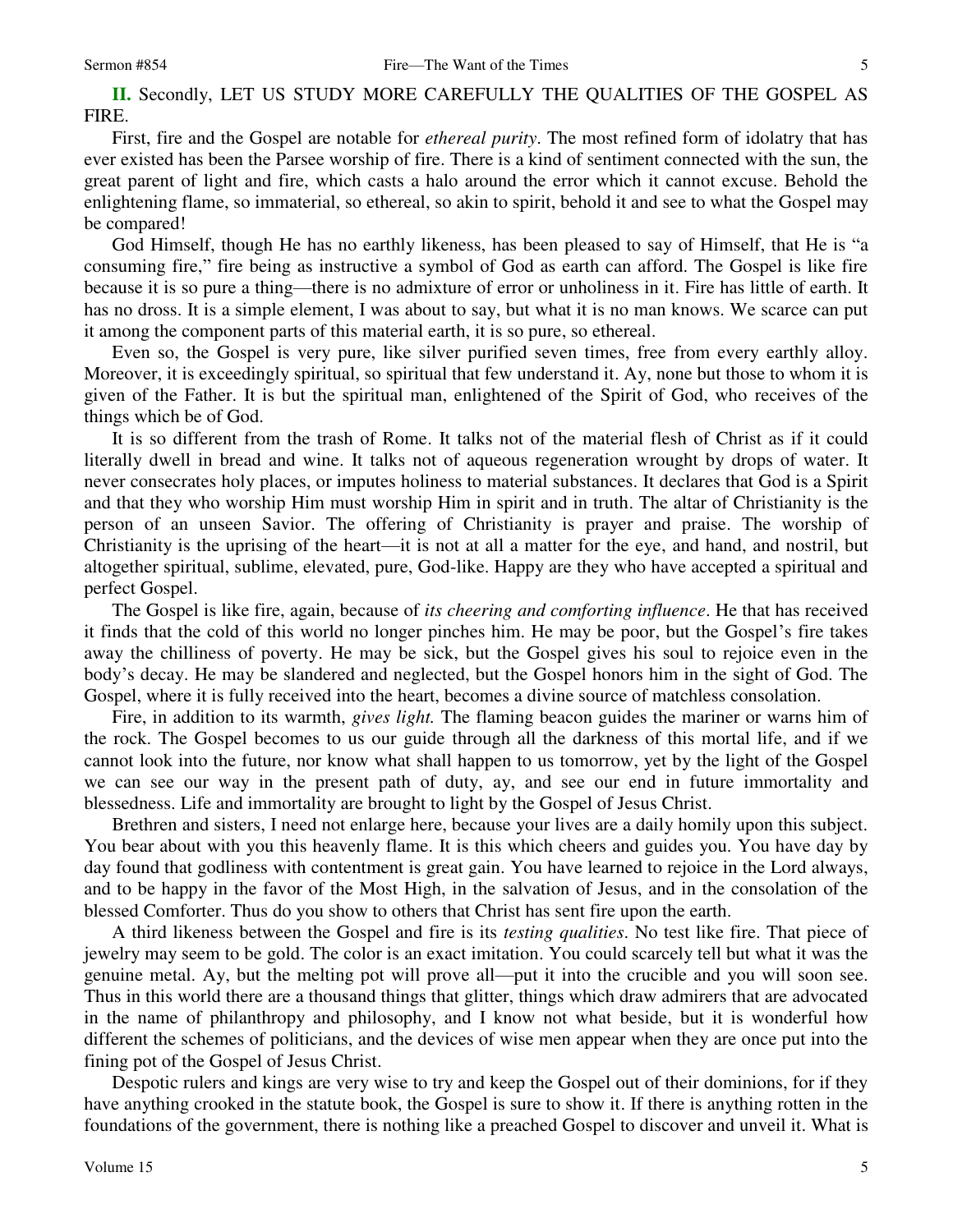the reason today, that we enjoy such precious liberties in this realm? Liberties which I venture to say are not excelled by those possessed by any people under heaven—what has been the groundwork of our freedom, but this, that the Gospel preached among us, evermore like a fire, is testing and trying everything in our institutions, and that which is not right is sure in the end to give way. Much which now stands, but is not according to the Master's will, is marked to be consumed—and thank God it is so, for we shall be all the better for the overthrow of moss-grown injustice and wrong. The Gospel proves all things, and is the great ultimate test as to right and wrong.

 Ah, how the fire of the Gospel will test a man's heart. Many a man thinks he carries something good within him, and he wraps himself up in the robes of his own righteousness until the Gospel comes, and then he finds that he is naked, and poor, and miserable. Many a professor imagines that he is serving God and doing well, till in the Gospel fire, his wood, hay, and stubble vanish in smoke. All through this world of ours, the Gospel will burn up with unquenchable fire everything that is evil, and leave nothing but that which is just and true.

 Of all things under heaven, the most intolerant is the Gospel of Jesus Christ. "What," you ask, "intolerant?" Ay, say I, intolerant. The Gospel enables us to proclaim liberty of conscience to all men. The Gospel wields no temporal sword. It asks for no cannon balls to open the gates of a nation for its ministry. The true Gospel prepares no dungeon and no rack. It asks not Peter's sword to cut off Malchus' ear—but while it gives enfranchisement from all bondage, it demands obedience to itself. Within its own realm its power is absolute. Its arguments cut and kill error. Its teachings lay low every proud hope and expose every false way. The Gospel is merciful to the sinner, but merciless to sin. It will not endure evil, but wars against it to overturn it, and to set up a throne for Him whose right it is to reign.

 The Gospel of Jesus Christ will never join hands with infidelity or Popery. It will never enter into league with idolatry. It cannot be at peace with error. False religions can lie down side by side with one another, for they are equally a lie, and there is a brotherhood between them, but the true religion will never rest until all superstitions are utterly exterminated, and until the banner of the King eternal, immortal, invisible, shall wave over every mosque and minaret, temple and shrine. Fire cannot be made tolerant of that which can be consumed—it will burn the stubble until the last particle is gone, and the truth of God is of the same kind.

 A further parallel between the Gospel and fire lies in their *essential aggressiveness.* Take a few live coals, put them down in a wheat stack or corn rick, and tell the fire, "I have given you a bundle of straw to burn. Now burn—burn away to your heart's content, for that straw is yours. But you must go no further—burn with propriety and within bounds. Do not begin making sparks and flames, for we will have none of your fierce attacks."

 While you are thus talking in this senseless way, the fire has blazed up vehemently, burning the materials surrounding it, and if you do not take to your heels you will probably be yourself consumed. For fire is not to be talked to in that way. It knows nothing about moderation and keeping to itself. Have I not often heard this kind of theory laid down, "You religionists have your own liberty. Do keep yourselves respectable and quiet, and enjoy yourselves, but leave other people alone. You have no business to be propagandists, compassing sea and land to make proselytes. Why fall into fanaticism? Sit still now. You have cushioned seats—be comfortable upon them. The minister has his stipend and his pulpit—let him mind his own congregation. It will be as much as he can do if he pleases his own disciples. Why need a man become a firebrand, bigotedly intruding his peculiar views where they are not wanted?"

 Yes, that is just what the world desired in Christ's day, no doubt. Idolaters would have been satisfied if Christianity had kept itself to the handful of disciples which Christ had gathered. Christians might have been ridiculed at first, but by degrees they would have cooled down into a respectable sect like the Pharisees and Sadducees, especially after those uneducated fishermen had died out, and some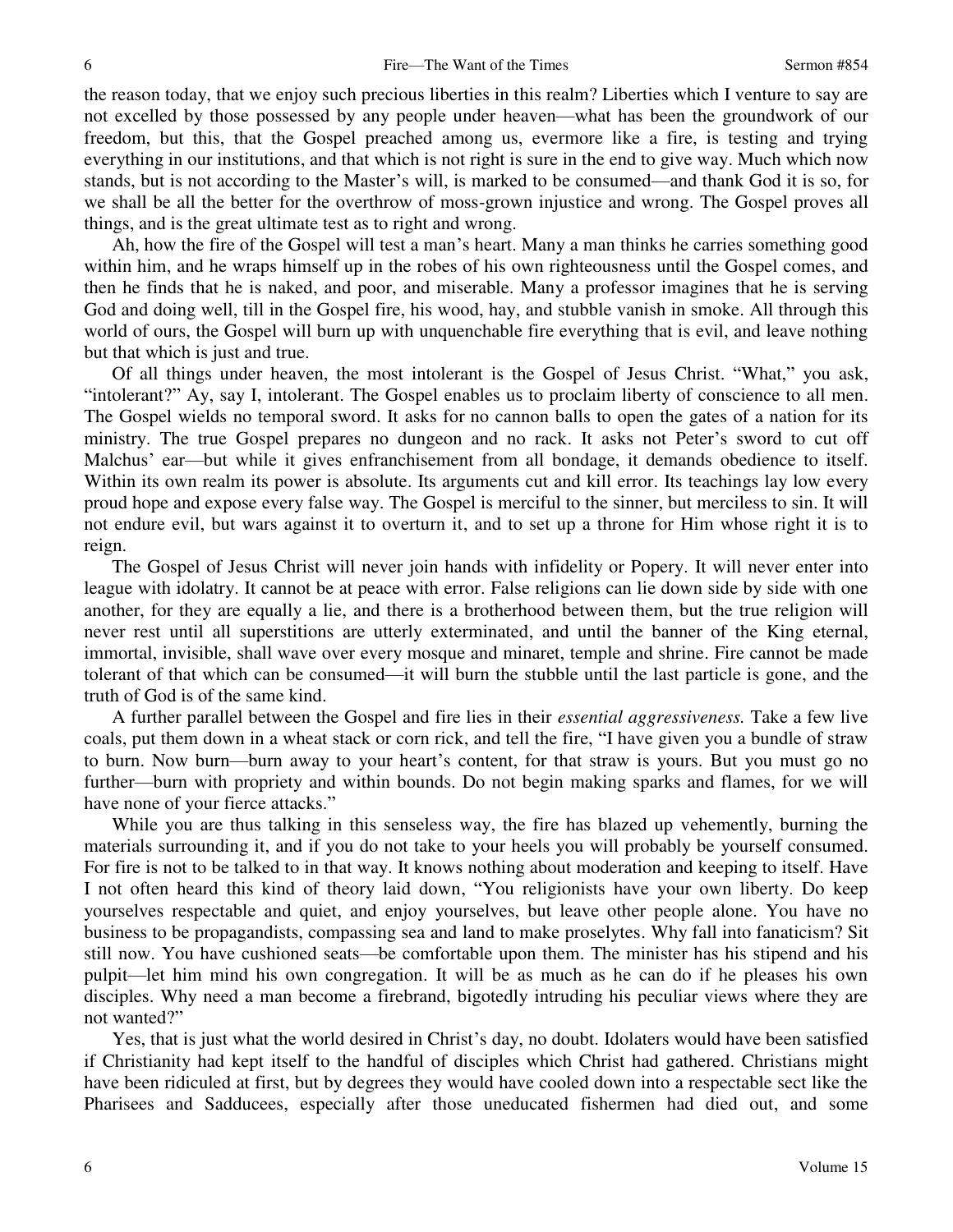respectable tradesmen in Jerusalem, and perhaps, a squire or two from beyond Jordan had joined the community.

 But Christianity did not happen to be a thing that would so soon be frozen. The Gospel of Jesus was a thing of fire. Jerusalem would not serve its turn. All Judea and Galilee could not afford scope for it.

#### *"More and more the kingdom grows, Ever mighty to prevail."*

 Asia Minor is set upon a blaze by that fanatical firebrand, Saul of Tarsus, and even that is not enough. The fire burns so fiercely in Asia that the sparks fly across the Bosphorus. Paul is working in Macedonia. He is heard of in Athens, he is talked about in Corinth, nor even yet is it enough—that restless soul must cross the sea and is found in Rome thundering at the gates of Caesar's palace. Right away in Spain the new religion is gaining ground. Proconsuls, what are you at? The gods of Rome defied in far-off Spain?

 Nay, the emissaries have crossed beyond Gaul into the savage land of Britain. They have dared to stand in Albion and proclaim the name of Him who was crucified! Will they never rest? Let us torture them, rack them, shut them up in prison. But see, they come to the tribunals eagerly, and confess themselves Christians with enthusiasm. Pliny writes home to know what is to be done with these people who seem so anxious to die. Well, bring them into the amphitheatre, fling them to the wild beasts, let the bears and lions see what they can do with them. Make them die a gladiator's death amidst the shouts of Rome's matrons and senators. It does not stay them.

 Sir, they have entered the senate. They have disciples among the patricians. The name of Christ was spoken the other day right in the midst of the senate to the Emperor's own face! Ay, they even say that there are some high in rank and of imperial blood who worship the Crucified! Yes, and as years roll on, you priests of Jupiter and Saturn, listen to the tale and be astonished—your gods are rolled away from their pedestals. You who are called Pontiff and Pontifex Maximus, all you are sent away—your temples are turned into churches, and your places where idolatry reigned supreme become the assembling houses of the saints of the living God.

Will its hand never stay? Will it not pause today? No, sirs, it never will, nor can. The true religion of Jesus Christ is essentially warlike. As the heathens spoke of Minerva leaping armed from the head of Jove, so did the religion of Christ spring armed from the very heart of Jesus Christ, and it stands in the midst of the world an enemy of all unrighteousness, the foe of all oppression, the friend of the poor and needy, and the enemy of everything that is at enmity to God. You are no Christian if such is not your Christianity, for Jesus Christ brought not a slumbering faith, but fire into the earth.

 Our religion is like fire, again, because of *its tremendous energy and its rapid advance.* Who shall be able to estimate the force of fire? Our forefathers standing on this side the river, as they gazed many years ago upon the old city of London wrapped in flame, must have wondered with great astonishment as they saw cottage and palace, church and hall, monument and cathedral all succumbing to the tongue of flame. It must be an amazing sight, if one could safely see it, to behold a prairie rolling along in great sheets of flame, or to gaze upon Vesuvius when it is spouting away at its utmost force. When you deal with fire, you cannot calculate—you are among the imponderables and the immeasurables. I wish we thought of that when we are speaking of religion*.* You cannot calculate concerning its spread.

"How many years would it take to convert the world?" asks somebody. Sir, it need not take ten minutes, if God so willed it, because as fire, beyond all reckoning, will sometimes when circumstances are congenial, suddenly break out and spread—so will truth. Truth is not a mechanism, and does not depend upon engineering. A thought in one mind, why not the same thought in fifty? That thought in fifty minds, why not in fifty thousand? The truth which affects a village, and stirs it from end to end why not a town, a city—why not a nation? Why not all nations? God may, when He wills it, bring all human minds into such a condition that one single text such as this, "This is a faithful saying, and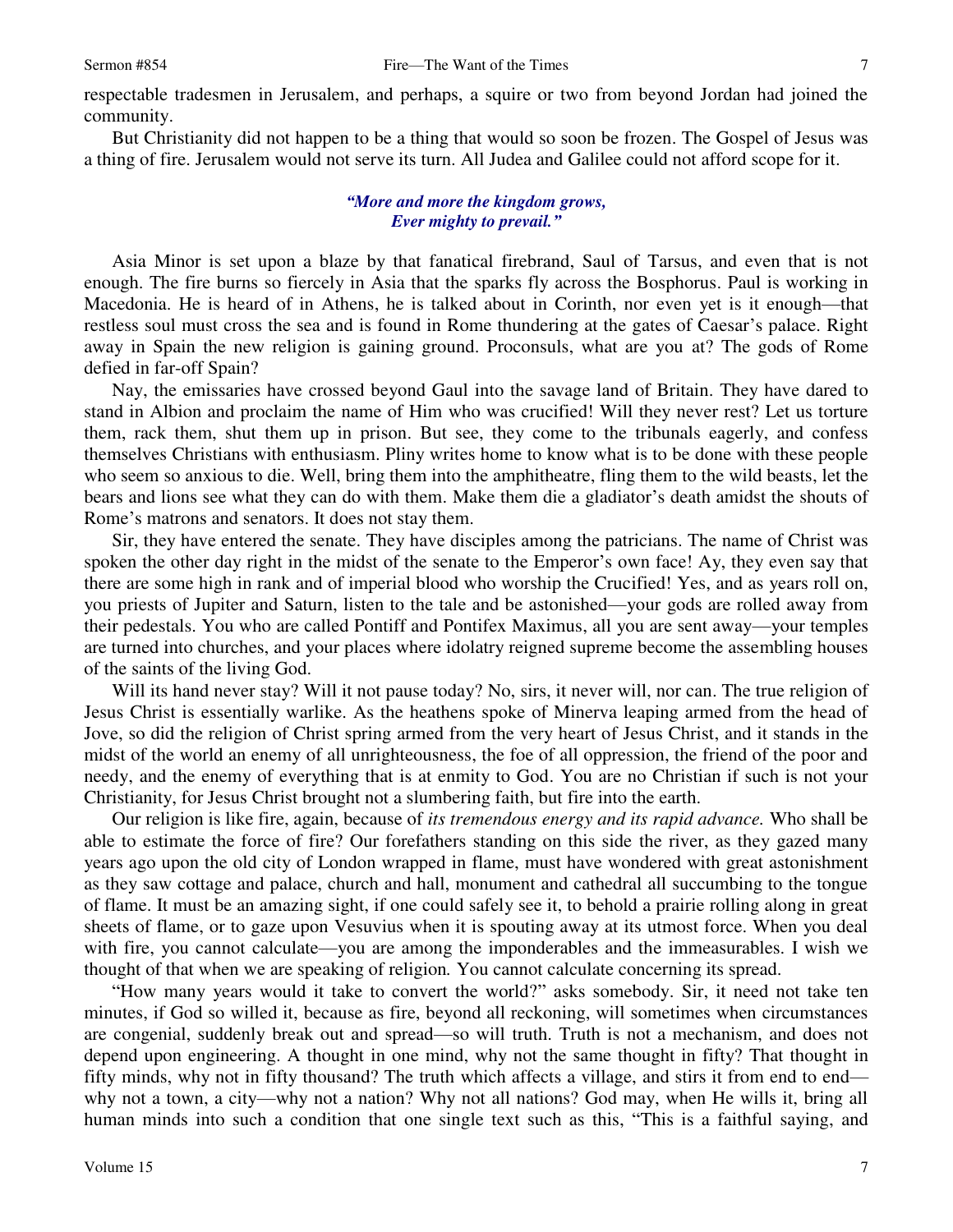worthy of all acceptation, that Christ Jesus came into the world to save sinners," may set all hearts on a blaze.

 Vainly do we reckon the missionary costs so much, and only so many can therefore be sent. Ay, but God works most by weakest means full often, and sometimes achieves by His poorest saints works which He will not perform by those who have every visible appliance. Perhaps no men have ever been more useful than the Moravians, yet what poor men the Moravians have always been! How inadequate their means, yet they make it their lives' duty to propagate the truth as it is in Jesus in every land and God is with them. The Lord has but to stir up the church in England to a proper sense of her duty, and endow her with confidence in Christ, and a conviction that God is about to bless her, and you and I, ere these hairs shall be grey, may see such sights as we would not have believed though a man should tell them unto us.

 I can believe anything about fire. Let a man tell me that in a house just now a bundle of rags have begun to burn. Let him tell me in five minutes that the shop is on fire. Let him tell me in five minutes more that it is blazing through the shutters, or that the next story is burning, or that the roof is coming in, I could believe it all. Fire can do anything. And so with the Gospel of Jesus, given but an earnest preacher, given but the truth fully declared, given an earnest people determined to propagate the Gospel, and I can understand a nation converted to God, ay, and all the nations of the earth suddenly shaken with the majesty of the truth.

 Once more, the Gospel resembles fire in this, that it *will ultimately prevail*. It is clearly revealed in Scripture, that as the world was once destroyed by water, it will a second time be destroyed by fire. Perhaps they are correct who tell us that the center of the earth is all a molten mass, and we dwell but upon the cool crust of it. Perhaps it may be so, that these great volcanoes are the ventilators of subterranean fires, but surely it is predestined that earth and all the works that are therein shall be burnt up, and the elements shall melt with fervent heat. Fire will win the day. Old ocean, you may roll on in your pride, and laugh at fire, but fire will lick you up with its tongues of flame. Men, you may erect your machinery with which to protect your cities, but there shall not be a wreck of all your cities left. Like old Babel's tower, of which only a heap of dust and ruins remains, your pompous cities shall utterly vanish away.

 So with the Gospel, the seas of iniquity stay for a while the fire of the Gospel from spreading, but that sea shall be utterly removed by the energy of divine truth. The day shall come when the fire of the Gospel shall make the whole world to be a burnt-offering unto the Lord Most High. Let us have courage! Let us look forward to the flight of time, and expect the advent of our Master—for the day shall come when He shall reign from the river even to the ends of the earth, and from sea and land, from mountain and valley, there shall come up the universal song, "Hallelujah! Hallelujah! the Lord God omnipotent reigns."

**III.** Lastly, if the Gospel be thus like fire, LET US CATCH THE FLAME.

 If this fire shall really burn within us, we shall become from this very moment *fearless of all opposition.* That retired friend will lose the strings which bind his tongue—he will feel that he must speak as God shall bid him. Or if he cannot speak, he will act with all his might in some other way to spread abroad the savor of Immanuel's name. That coward who hid his head and would not own his profession, when the fire burns, will feel that he had rather court opposition than avoid it. There may be some young man here who is about to take up his cross—it has come to this point, he must decide which it shall be. Let him do so without fear, for the Master whom he serves will bear him through all opposition.

 The fondest relationship which can be rent by our decision for Christ shall be more than made up for us by the union which it cements with Jesus Himself. Better that we lost every friend, and all our kinsfolk, and had the bad word of all the neighborhood, than that we lost the love of God which passes knowledge. Cast in your lot, dear friends, with Christ, and fling down the gauntlet to the world. Let them say their worst. Let them howl, let them bark, ay, let them bite—little shall it matter to the man to whom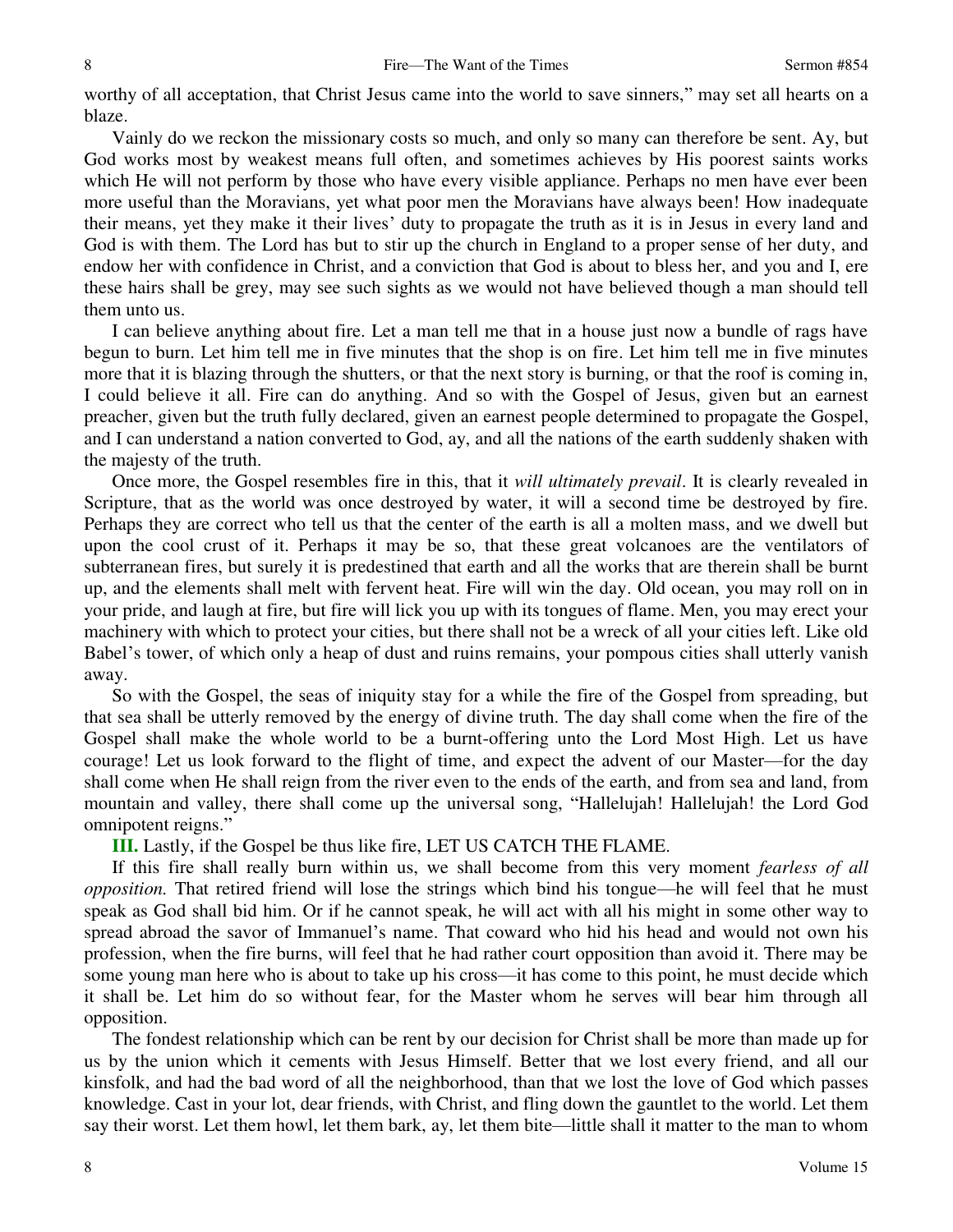persecution has become an occasion for rejoicing, because now is he made like unto the prophets which were before him.

 If we catch this flame, we shall, after having defied all opposition, *weary utterly of the mere proprieties of religion* which at this present time crush down like a nightmare the mass of the religious world. Do you believe that if Jesus Christ came into this world, He would call nine-tenths of our modern religion the Christianity which He preached? Is it the least bit like His own zeal? Many think it to be all the faith that Christianity requires to put on your best things on Sunday, and go to your place of worship with your Bible or hymn-book, or prayer-book, and sit there decorously, and look at other people's bonnets and dresses, and then you come home again!

 Others think it is sufficient to listen to the sermon discreetly, perhaps making a few observations upon the discourse, perhaps making none, because there is not enough in the sermon to be a peg to hang a remark upon! The religion of many professors is nothing more than that, it is hardly that. Do you not know of people who believe the articles, and do not doubt them, because they never think of them! They have packed them away in the iron safe, with their title deeds, which they feel so sure about that they do not care to read them. They are orthodox, but they feel no power in their own souls produced by these truths, no depression because the truth convinces them of sin, no exhilaration because the truth shows them their safety in Christ.

 Many, if they get to a supposed saving faith, get no farther. They are saved themselves, and that seems to be all they care about. Their neighbors in the next pew may be damned, but what care they? All down the street in which they live there may be scarcely a person attending a place of worship, but what business is that of theirs? They belong to the denomination of Cain, and they say, "Am I my brother's keeper?" Such men have denied the faith. The selfishness which reigns supreme in them is as antichristian as even covetousness, or adultery, or murder could be, for the spirit of Christianity is unselfishness, and love to others, care of other's souls, a devotedness to the increase of the Master's kingdom.

 O brethren, it is sickening work to think of your cushioned seats, your chants, your anthems, your choirs, your organs, your gowns, and your bands, and I know not what besides, all made to be instruments of religious luxury, if not of pious dissipation, while you need far more to be stirred up and incited to holy ardor for the propagation of the truth as it is in Jesus. One would think Christ came into the world to administer laudanum to the sons of men, or prepare down for all sleepers. But instead of it He came to send fire on the earth—and where His true Gospel is, it is a fire that will not rest and be quiet amidst mere proprieties and rounds of performances.

 If we catch this fire, we shall not only become dissatisfied with mere proprieties, but we shall all of us become *instant in prayer*. Day and night our soul will go up with cries and moanings to God, "O God, how long, how long, how long? Will You not avenge Your own elect? Will not Your Gospel prevail? Why are Your chariots so long in coming? Why does not Christ reign? Why is not the truth triumphant? Why do You allow idolatry to rule and priestcraft to reign? Make haste, O God, grasp Your two-edged sword, and smite, and let error die, and let truth win the victory!" It is thus we shall be always pleading if this fire burns in our spirits.

 This will lead us to *eager service*. Having this fire in us, we shall be trying to do all we can for Christ. We shall never think we have done enough. We shall start uneasy if for a moment we rest. We shall seek if possible to snatch souls from the burning, to preach Christ where He is not known, and to bring Him fresh jewels for His crown. Brethren, this is a large church, numbering now nearly four thousand souls, and if you grow cold and lose your earnestness, I would sooner have forty warm-hearted men and women than the whole multitude of you if you are chilled. For what are you who are cold and indifferent but a clog upon the chariot. What are you but like the mixed multitude that came out of Egypt? Sin begins among you, but no strength do you minister to the Lord's host.

 The warm-hearted, earnest, thorough Christian is the life of the church. And if we cannot all be as we would, may the fiery spirits among us never be retarded by those who are more lethargic. May they